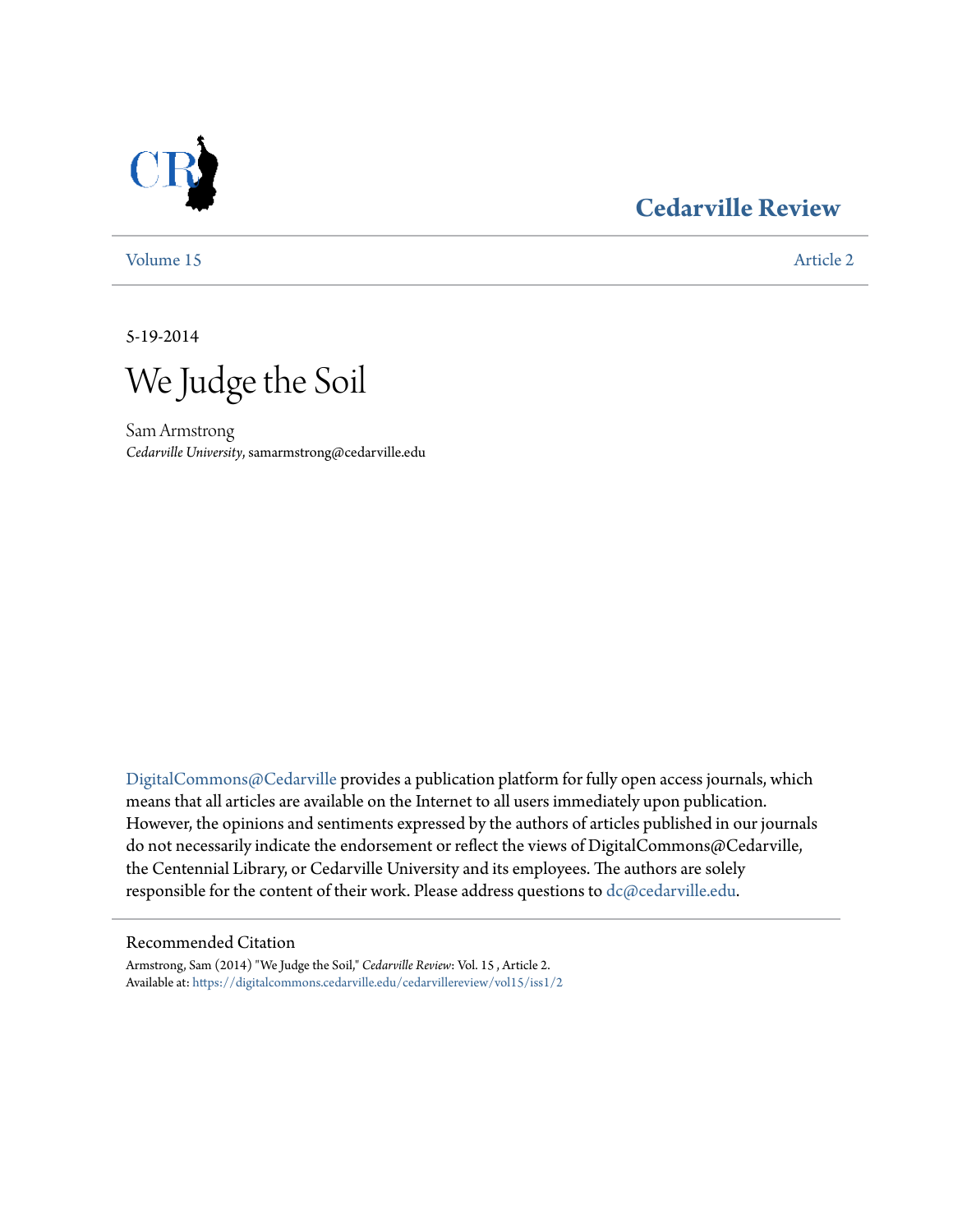# We Judge the Soil

Browse the contents of [this issue](https://digitalcommons.cedarville.edu/cedarvillereview/vol15/iss1) of *Cedarville Review*.

#### **Description (Optional)**

A poem exploring soil judging and familial life in an agrarian community.

### **Creative Commons License**  $\bigcirc$   $\circ$

This work is licensed under a [Creative Commons Attribution-Noncommercial-No Derivative Works 4.0](http://creativecommons.org/licenses/by-nc-nd/4.0/) [License.](http://creativecommons.org/licenses/by-nc-nd/4.0/)

### **About the Contributor (Optional)**

Sam Armstrong is an English major at Cedarville University. He is almost always hungry.

Follow this and additional works at: [https://digitalcommons.cedarville.edu/cedarvillereview](https://digitalcommons.cedarville.edu/cedarvillereview?utm_source=digitalcommons.cedarville.edu%2Fcedarvillereview%2Fvol15%2Fiss1%2F2&utm_medium=PDF&utm_campaign=PDFCoverPages)



Part of the <u>[Poetry Commons](http://network.bepress.com/hgg/discipline/1153?utm_source=digitalcommons.cedarville.edu%2Fcedarvillereview%2Fvol15%2Fiss1%2F2&utm_medium=PDF&utm_campaign=PDFCoverPages)</u>